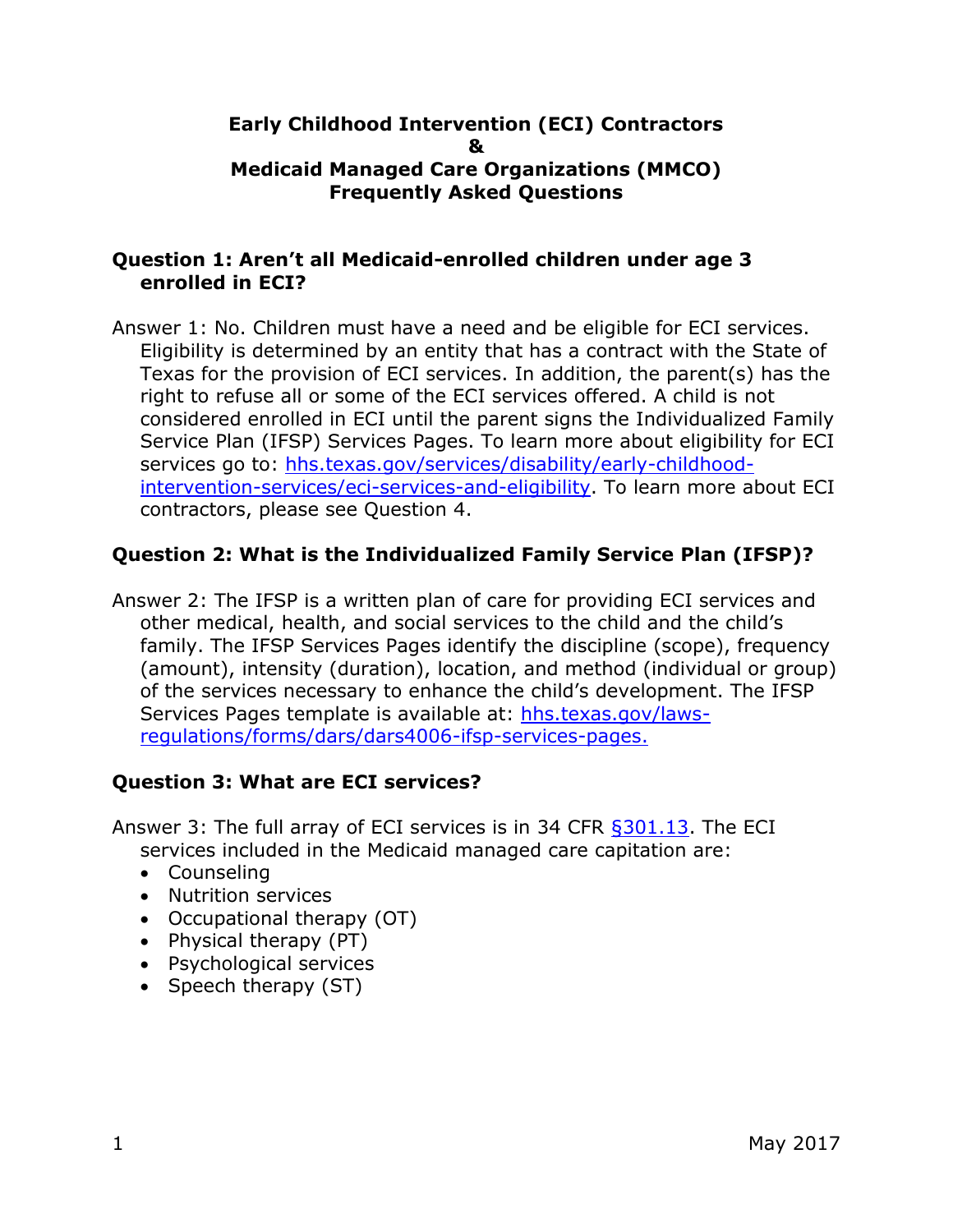### **Question 4: Who provides ECI services?**

Answer 4: The Texas Health and Human Services Commission (HHSC) contracts with 25 community centers, 2 school districts, 5 educational service centers, 14 private non-profit rehabilitation clinics, and an academic medical center, to provide ECI services. To locate ECI contractors go to: citysearch.hhsc.state.tx.us.

### **Question 5: Is the ECI contractor required to provide all of the services on the IFSP?**

Answer 5: The IFSP must reflect all of the needs of the child and family and the services planned to address those needs (See [34 CFR §303.344\(](http://www.ecfr.gov/cgi-bin/text-idx?SID=ec0372b8e521d4ee193b1c93e98057f6&node=se34.2.303_1344&rgn=div8)e), [40 TAC §108.1004\(](http://texreg.sos.state.tx.us/public/readtac$ext.TacPage?sl=R&app=9&p_dir=&p_rloc=&p_tloc=&p_ploc=&pg=1&p_tac=&ti=40&pt=2&ch=108&rl=1004)d)). There are, however, a number of reasons the family may not be receiving all of the needed services from the ECI contractor. For example, the parent may already have a relationship with a physical therapist but wants to receive the remaining IFSP services (e.g., OT, ST, specialized skills training) from the ECI contractor. In this circumstance the PT would be designated as "Parent Choice" on the IFSP. Another example would be the child needing a specific swallowing treatment, and the ECI contractor's therapist does not have the clinical expertise for that specific treatment. In this circumstance the therapy service would be designated as either "Program Arranged" or "Not Part C" on the IFSP.

## **Question 6: Can a child receive OT, PT, or ST from an ECI contractor and a non-ECI service provider?**

Answer 6: Yes. A child can receive OT, PT, or ST services above and beyond what is authorized by ECI on the IFSP. If the parent wants more services than what the IFSP requires, then the family needs to talk to the child's primary care provider (PCP) and get a referral for the additional services. Then the non-ECI service provider can pursue prior authorization for the services as required by the MMCO. The authorization requirements and processes vary among MMCOs. NOTE: If a child has Medicaid, the child is entitled to receive all medically necessary services. [Section 1905\(r\)\(5\)](https://www.ssa.gov/OP_Home/ssact/title19/1905.htm) of the Social Security Act requires that a Medicaid recipient under age 21 have access to the Medicaid health care services for which she/he has medical need. The IFSP Services Pages is the authorizing document for services provided by the ECI contractor.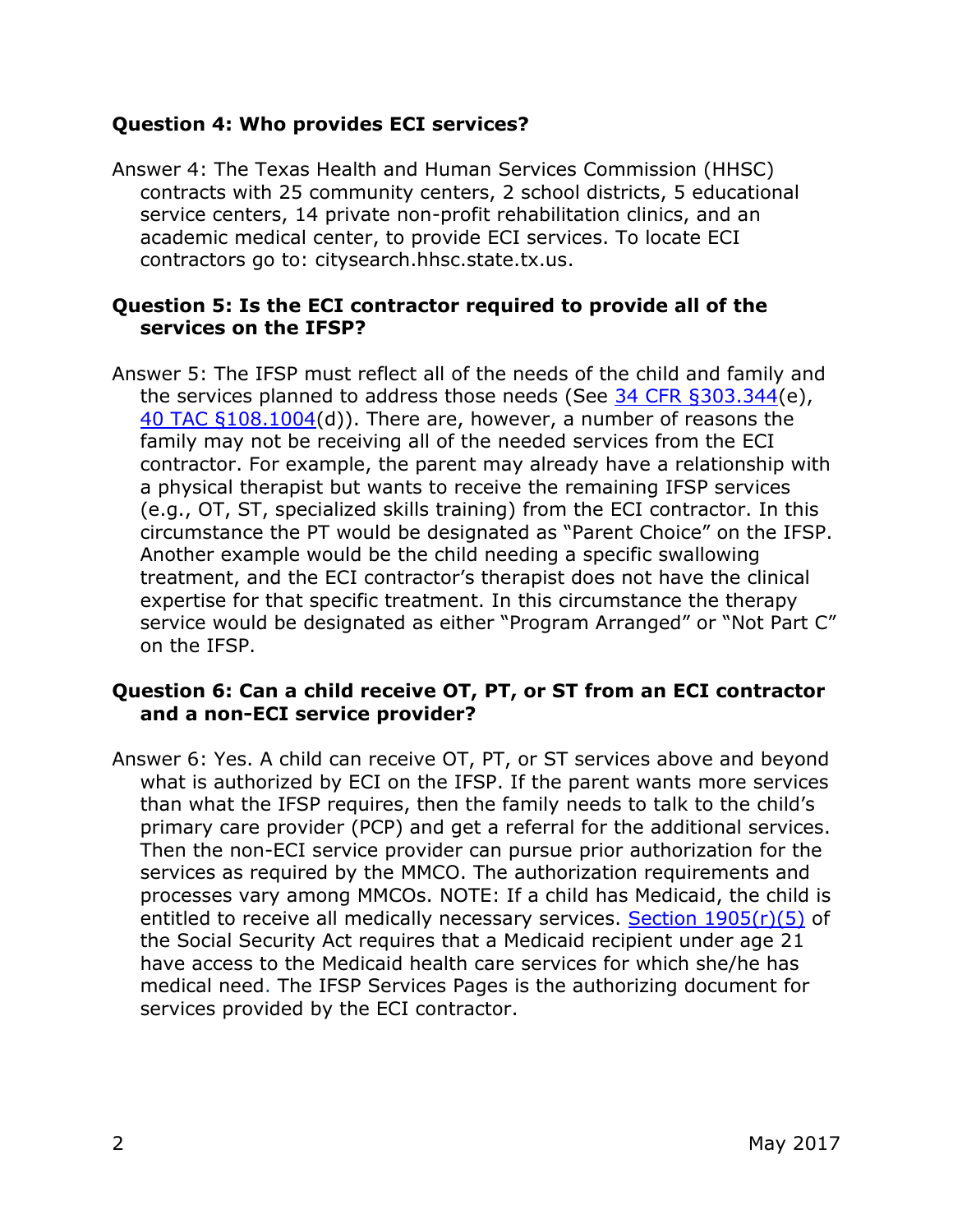### **Question 7: How does an MMCO find out what services are currently being provided to the child by the ECI contractor?**

Answer 7: The MMCO must obtain written consent from the parent to obtain the child's IFSP Services Pages from the ECI contractor currently serving the child because the Family Educational Rights and Privacy Act (FERPA) requires third party payers, including MMCOs, to obtain written consent from the parent to have access to a child's IFSP. Find more information about the release of personally identifiable information to third party payers here: [http://www2.ed.gov/policy/gen/guid/fpco/doc/ferpa-hipaa](http://www2.ed.gov/policy/gen/guid/fpco/doc/ferpa-hipaa-guidance.pdf)[guidance.pdf.](http://www2.ed.gov/policy/gen/guid/fpco/doc/ferpa-hipaa-guidance.pdf) MMCOs and ECI contractors are encouraged to collaborate on establishing processes for obtaining parental consents for routine contacts such as submitting the IFSP Services Pages.

## **Question 8: Who is responsible for ensuring the child's access to services under the child's Medicaid entitlement and ECI entitlement?**

Answer 8: Federal regulations require health care providers (e.g., hospitals, physicians, clinics), schools, and social service providers (e.g., homeless shelters) to refer potentially eligible children to ECI within seven days of identification [\(34 CFR §303.303\)](http://www.ecfr.gov/cgi-bin/retrieveECFR?gp=&SID=66a3615531a65f3da379933ee797ceb0&mc=true&n=sp34.2.303.d&r=SUBPART&ty=HTML#se34.2.303_1303). The state's ECI contractors are responsible for determining the child's eligibility for ECI services. In situations in which there is a recommendation or request for services (e.g., OT, PT, ST) in addition to the services provided by an ECI contractor, the request must be reviewed and approved by the MMCO. The authorization requirements and processes vary among MMCOs.

#### **Question 9: If a pediatrician is concerned that the ECI contractor is not providing enough OT, PT, or ST, what should the pediatrician do?**

Answer 9: The state recommends getting the parent's consent to obtain the child's current IFSP Services Pages and IFSP Child and Family Outcomes (that pertain only to the beneficiary) and contacting the child's ECI service coordinator. Once the pediatrician reviews the information, the pediatrician's order or referral for additional therapy services should acknowledge the ECI services being provided and explain how the additional therapy services will complement or enhance the current ECI services.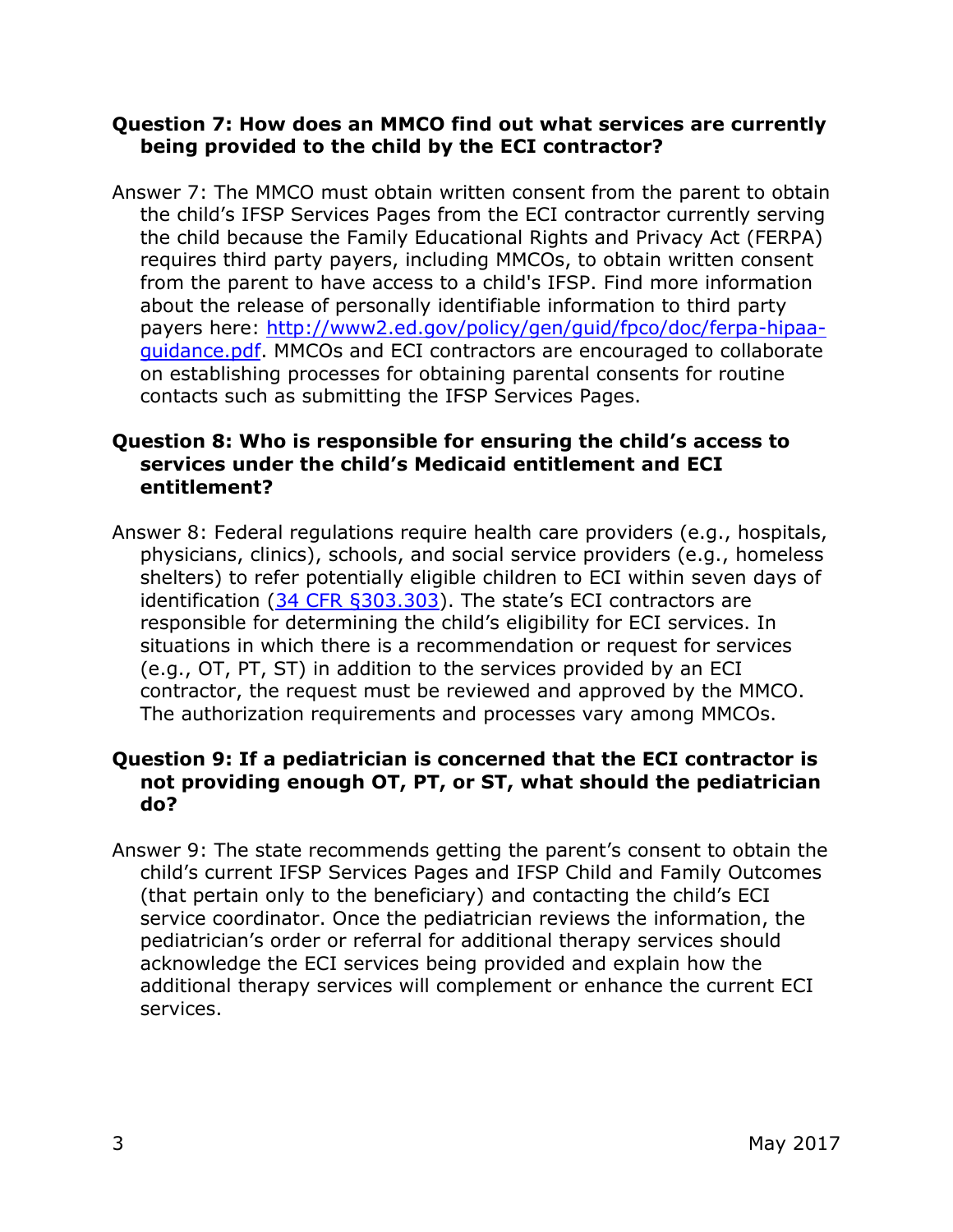### **Question 10: How do the MMCOs determine if the additional services are complementary and not duplicative?**

Answer 10: The MMCO must obtain written consent from the parent to obtain the child's IFSP Services Pages from the ECI contractor that is serving the child. The state recommends also requesting the IFSP Child and Family Outcomes (that are specific to the beneficiary) to review the child's current service goals. A service goal example is: When another child joins Blake at the Lego table, he will continue playing at the table for two minutes. He will do this at least twice a week for one month.

To see more information about the release of personally identifiable information to third party payers, please go to this link: [http://www2.ed.gov/policy/gen/guid/fpco/doc/ferpa-hipaa-guidance.pdf.](http://www2.ed.gov/policy/gen/guid/fpco/doc/ferpa-hipaa-guidance.pdf)

### **Question 11: When does the ECI contractor have to get the child's IFSP to the MMCO, PCP, and referring provider?**

Answer 11: There is no requirement for the ECI contractor to provide the IFSP to the MMCO, PCP, or referring provider. ECI records are educational records and protected under FERPA. Each legally distinct entity must obtain written consent from the parent to obtain or release the child's educational record. The child's ECI service coordinator should be able to assist in obtaining the necessary consent. Similarly, MMCOs, providers, and ECI contractors are encouraged to collaborate on establishing processes for routine contacts such as submitting the IFSP Services Pages and progress updates to the PCPs. For more information about the release of information to third party payers go to: [http://www2.ed.gov/policy/gen/guid/fpco/doc/ferpa-hipaa-guidance.pdf.](http://www2.ed.gov/policy/gen/guid/fpco/doc/ferpa-hipaa-guidance.pdf)

#### **Question 12: Are there ways to aid communication and coordination between the MMCO and ECI contractor regarding the child's needs and services?**

Answer 12: Recommendations include:

- As soon as possible, obtain parental consents to allow the ECI and MMCO staff to contact each other regarding the child's service needs. With this consent, the IFSP should be incorporated into the child's MMCO service plan.
- Identify within the MMCO and ECI structures the appropriate point of contact for client care issues and the appropriate point of contact for reimbursement issues.
- Maintain routine meetings between MMCO and ECI staff to discuss any issues and to ensure coordination between ECI and the MMCO.